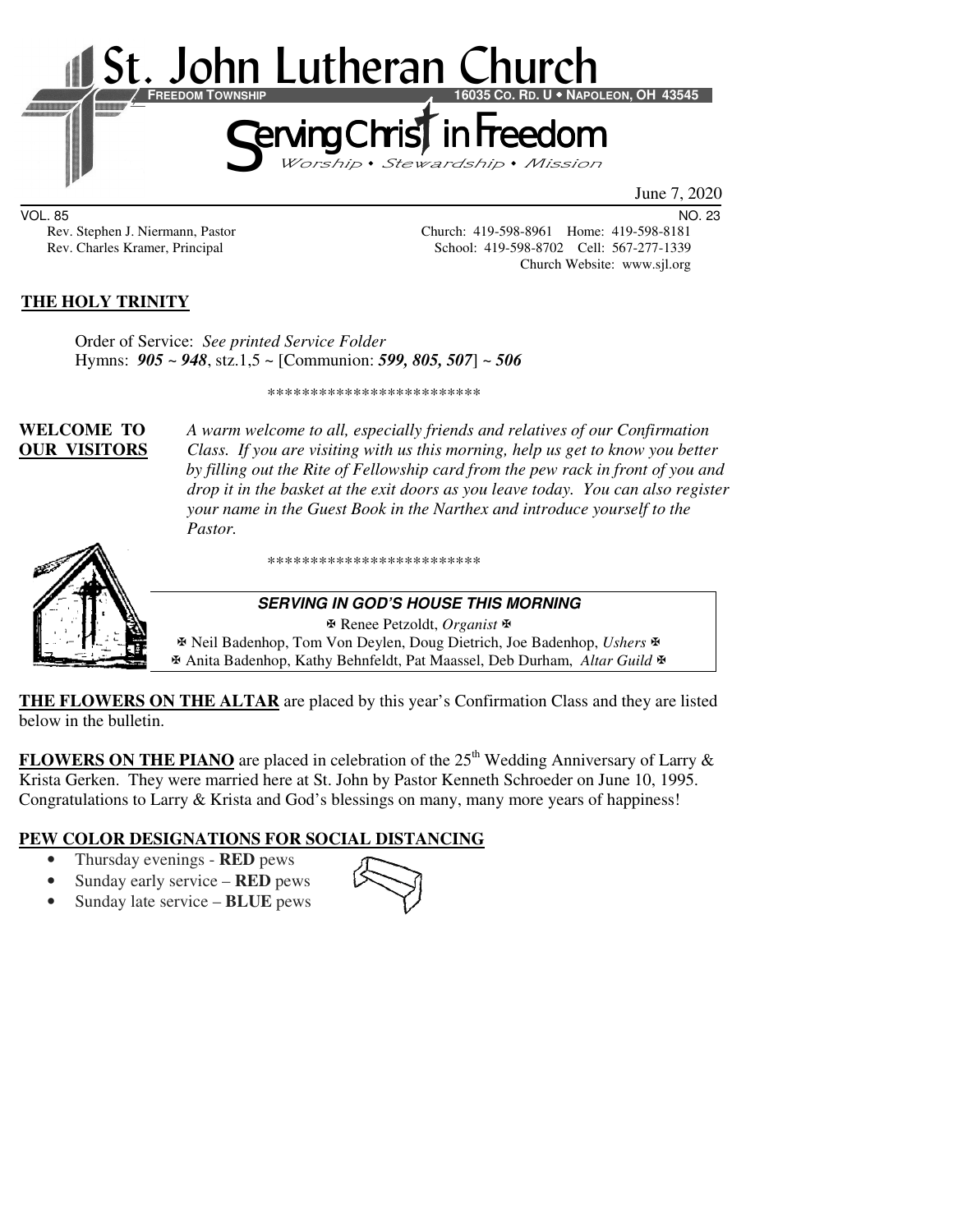|        | In God's House This Week | Online church calendar: www.DynaCal.com/sjl                                   |  |  |
|--------|--------------------------|-------------------------------------------------------------------------------|--|--|
| Date   | Time                     | <b>Activities</b>                                                             |  |  |
| Today  | 8:30AM                   |                                                                               |  |  |
|        | &                        | Communion Service (both); Confirmation Service @ 10:00 AM                     |  |  |
|        | 10:00AM                  |                                                                               |  |  |
| Tue.   | 7:00 PM                  | <b>Church Council Meeting</b>                                                 |  |  |
| Thurs. | <b>7:00 PM</b>           | <b>Thursday Evening Worship</b>                                               |  |  |
| Sun.   |                          | $\leftrightarrow \leftrightarrow$ Father's Day<br>$\rightarrow$ $\rightarrow$ |  |  |
|        | 8:30AM                   |                                                                               |  |  |
|        | &                        | <b>Worship Service with Communion following</b>                               |  |  |
|        | 10:00AM                  |                                                                               |  |  |
| Mon.-  | 7:30 AM                  | Morning Meditations, WONW 1280 AM                                             |  |  |
| Sat.   |                          | Speaker: Rev. Lee Genter, Christ Our Savior Lutheran - Defiance               |  |  |

## **MATTERS FOR PRAYER** – Please keep these people in your prayers:

- Shut-Ins: *Norma Damman, Renetta Homan,* and *Lester Rabe*
- *Melba Elling,* and *Lorna Von Deylen*, at Genacross Lutheran Home
- *Evelyn Rohrs* and *Arlene Gerken,* at Assisted Living Genacross Lutheran Home
- *Donald Badenhop,* now residing at Vancrest Assisted Living Holgate
- *Donald Landry,* residing at the Ohio Veteran's Home, Sandusky
- Armed Services: *Justin Atkinson, Jason Rohrs*, *Emily Schroeder, Connor Gerken, Seth Handy, Nathan Nemoyer, Jared Dishop*
- *Harold Behrmann,* has returned to Fulton Manor, Wauseon, for recuperation
- Thanksgiving on behalf of *Brenda Kruse, Colton, Landen,* and *Trenton,* who were spared serious injuries in a car accident this week

#### **TODAY IS CONFIRMATION SUNDAY**

**The Rite of Confirmation for our junior catechumens will take place in the 10:00 a.m. service.** These young people have been preparing themselves in these past weeks by reviewing the Small Catechism, with a special focus on the sixth part of doctrine, the *Sacrament of the Altar.* They were examined on Thursday evening and each presented a statement of their Christian faith based on



the confirmation verses they had selected. They now present themselves at the altar to confirm their baptismal faith in Christ, and to join us as communicant members of the church. Please pray that the faith begun at the baptismal font and nurtured in their years of catechesis may continue to grow and be strengthened in them, unto life everlasting! This year's confirmands are: **Brooks Behnfeldt**, **Devin Dietrich**, **Emersyn Gerken**, **Colton Kruse**, **Landen Kruse**, **Trenton Kruse**, and **Jared Lange**. **Congratulations to the Confirmation Class of 2020!** 

**8<sup>th</sup> GRADE GRADUATION CEREMONY** - The 8<sup>th</sup> Grade Graduation took place in the sanctuary yesterday at 7 PM. The 8<sup>th</sup> Grade graduates for 2019-2020 are: *Brooks Behnfeldt, Landon Bockelman, Emersyn Gerken,* and *Ian Gurney*. We thank God for the Christian education that each of these young adults received at our school.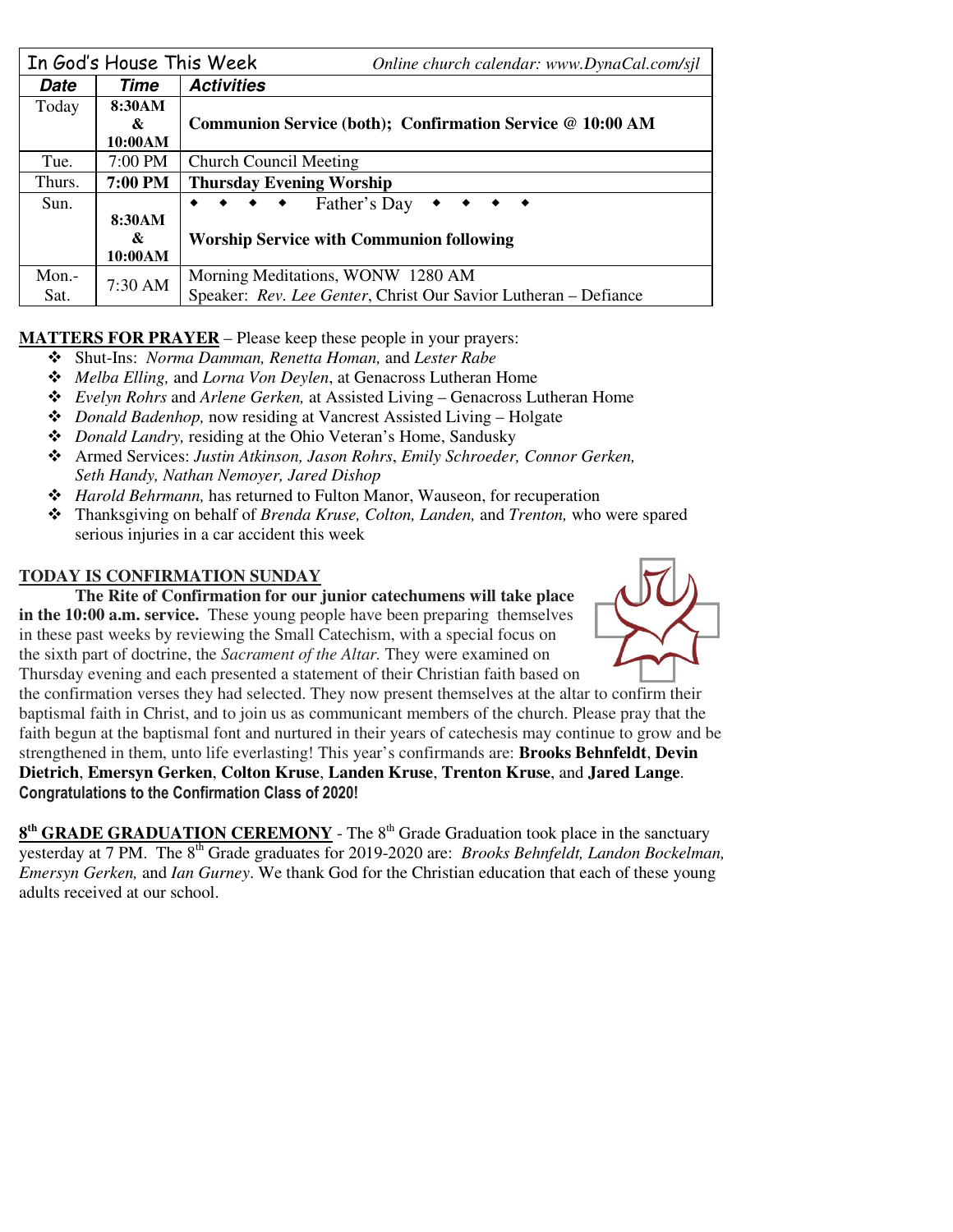**A BIG THANK YOU!** Cathy Gerken would like to thank everyone for all the prayers and cards received during her recent hospitalization and surgery. It was so kind and supportive of everyone. She is doing better and getting stronger each day. Thanks again!

**MANY THANKS**: Clara Meyer says "Thank You!" to all who called or sent cards and well wishes for her 95<sup>th</sup> birthday, and to Pastor Niermann for his greeting and prayer. The celebration went on for two weeks!

**THURSDAY SERVICES HAVE BEGUN!** Each Thursday service will be a preview of the coming Sunday. The Sacrament of the Altar will be celebrated on the Thursdays prior to the regular Communion Sundays. **ALSO TO BE NOTED**: With Thursday night services starting, bulletin announcements must be turned in to the office by Wednesday of each week in order to be included in the Thursday and Sunday bulletin. Please make note of this. Thank you!

**MRS. HALEY O'NEIL ACCEPTS CALL TO TEACH** - **Great news!** Haley (*Gruenhagen*) O'Neil has accepted our call to teach in the 3rd and 4th grade, replacing long-time teacher and servant of souls, Mr. Lowell Petzoldt. Details about her arrival, installation and welcome will be forthcoming. Please watch for updates, and let's give thanks to God for supplying our need.

**THANKS FOR YOUR DEDICATED SERVICE**: St. John Lutheran School wishes to thank these staff members who will not be returning next school year.

- ♥ Mrs. Valerie Rice has been our preschool teacher for three years. She has creatively led the small children to the knowledge of Jesus, as well as preparing them for their next level of education.
- Mrs. Mary DeWit will be retiring as our school aide. She helped students in math, reading, and also taught art in the upper grades. Mrs. DeWit could also be seen out on the playground as the recess aide.
- ♥ Mr. Lowell Petzoldt is retiring after 44 years of service to God all of which have been teaching at St. John Lutheran School. He taught all subjects in the third and fourth grade classes. He also led students in learning about wetland habitats, making salsa, and constructed many Mother's day projects with his students.

THANK YOU ALL FOR THE LOVE AND CARE YOU HAVE GIVEN OUR STUDENTS.

**A NOTE ABOUT OFFERINGS** – There is much for which to be thankful, even during this pandemic. In particular, we give thanks to God for everyone who has faithfully supported the ministry through this time with their continuing offerings. We are truly blessed! If you will not be returning to public services for a while yet, you can give your offering in one of these ways:

- For those listening to the FM parking lot broadcast, you may give your offering to the usher or deacon when they hand you your bulletin.
- Use the '**Give Now'** online giving page a link (the blue button) is on our website.
- Mail your offerings to the church.
- Drop off your offerings on Tuesdays, 9 a.m. to noon, outside the church office.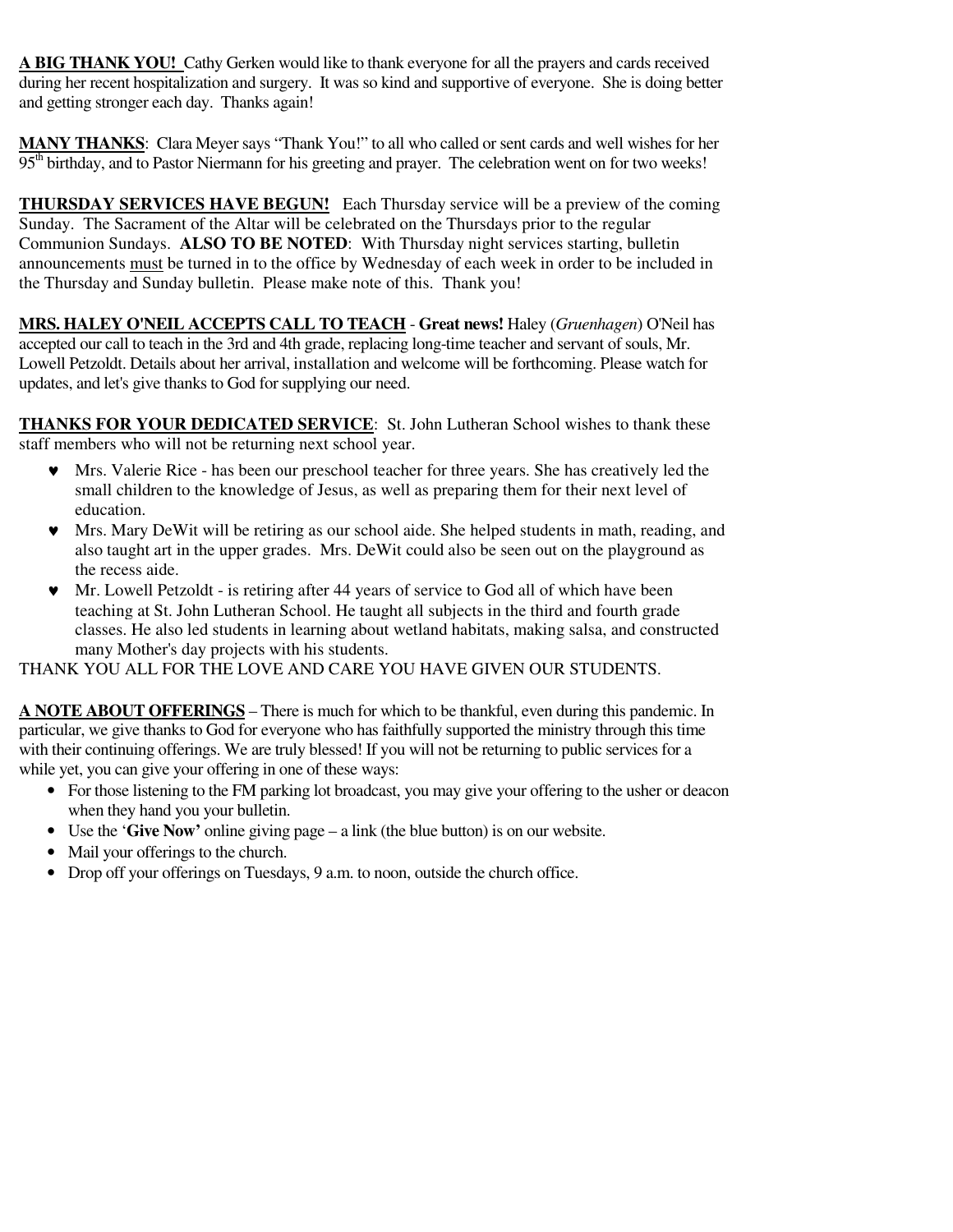**RESUMING WORSHIP DURING COVID-19 PANDEMIC** – As we return to public services, a number of protocols have been put in place to help mitigate the spread of any viruses among us. These are in line with recommendations from the CDC, as well as the Ohio Dept. of Health and the Henry County Health Dept.

1. Those who are at high risk for severe illness should not attend until they are completely comfortable doing so, based on the best information available.



- 2. We will continue to record services and make them available on our YouTube channel on Sunday mornings by 9:00 a.m.
- 3. An FM transmission of our services is available in the church parking lot, with drive-thru Communion offered after the late service on Communion Sundays. Worshipers can drive through the carport before worship to pick up a bulletin and service folder.
- 4. We are resuming worship with three weekly services to keep our numbers down --- Thursday evenings at 7:00 p.m. and Sunday mornings at 8:30 and 10:00 a.m. All services will be identical.
- 5. There will be no Sunday School or Bible study gatherings for the time being.
- 6. All services will be held in the sanctuary to allow more room for social distancing.
- **7. We will respect each other by adhering to all social distancing requirements.**
- 8. Pews are marked with colored masking tape. Thursday evenings RED pews; Sunday early service – RED; Sunday late service – BLUE
- 9. Sanitizing of the sanctuary will take place between services.
- 10. Hand sanitizer will be available in the narthex, or you are encouraged to bring you own.
- 11. Bulletins and orders of service will not be handed out, but picked up in the narthex.
- 12. Offerings may be given at the sanctuary entrance doors no offering plates will be passed.
- 13. Pastor and greeters will not be greeting before or after worship.
- 14. Communion will be celebrated as usual on the first and third Sundays, as well as on Thursday evenings prior to those Sundays. Safety Protocols will be announced.
- 15. Worshipers will be asked to remain in the sanctuary end of the building and not use other parts of the building.
- 16. We will dismiss from worship one pew at a time, starting at the back, and head immediately to the parking lot - no congregating in the narthex.

**A SPECIAL WORD ABOUT MASKS:** We strongly encourage wearing face masks in the church, especially when social distancing is difficult. If wearing a mask feels awkward to you, consider at least wearing one as you enter and exit the church, and removing it during worship when you are distanced from others. Thank you for your consideration! Face masks are more for the protection of others than ourselves, a Fifth Commandment matter of helping and supporting our neighbor in every physical need.

| <b>FINANCIAL FACTS: Home Fund</b> |            | Synod & Missions | <b>Building Fund</b> |
|-----------------------------------|------------|------------------|----------------------|
| Weekly Need                       | \$9,792.78 | \$500.00         | \$961.54             |
| Rec'd 05/31/20                    | \$2,965.00 | \$20.00          | \$260.00             |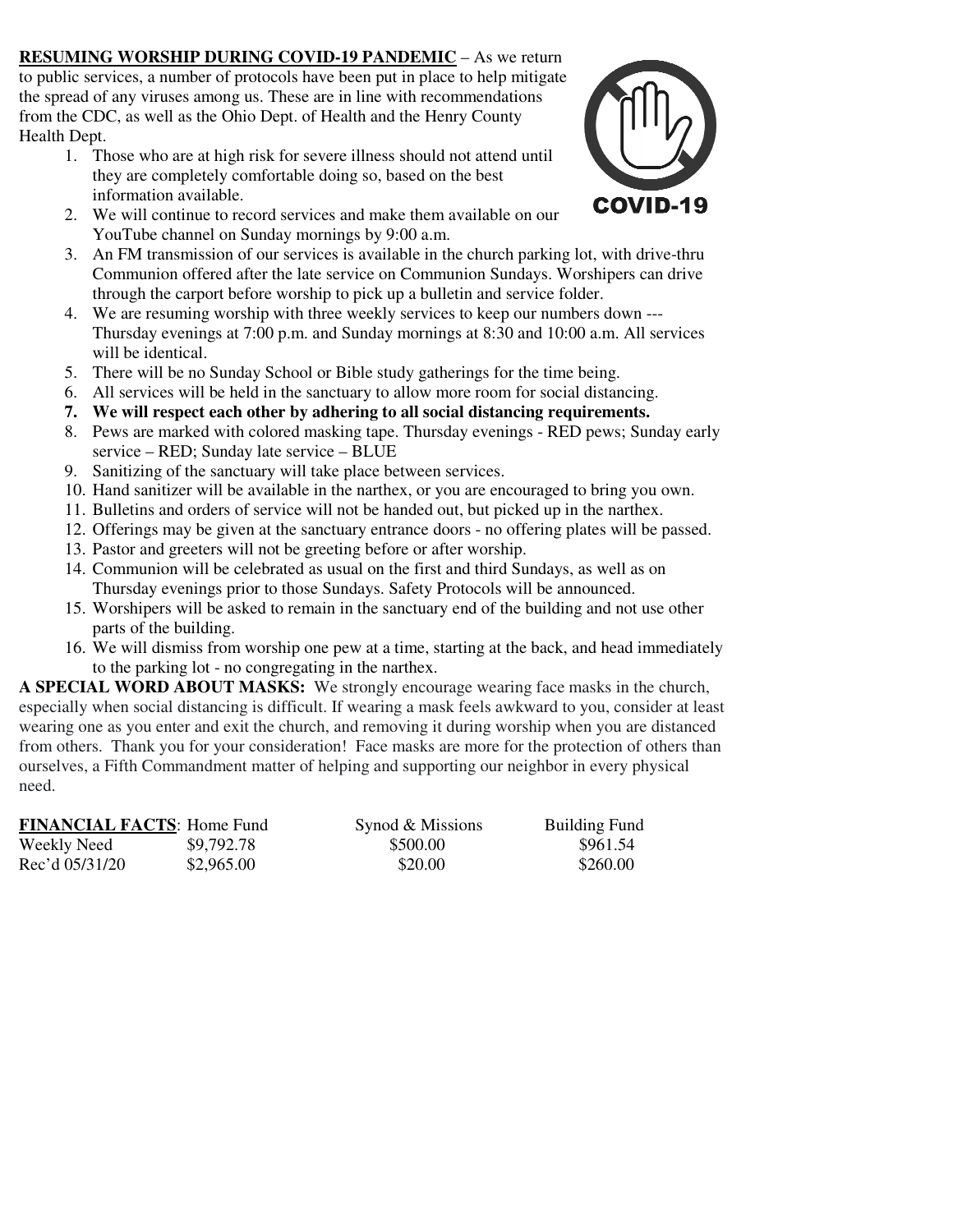### **NEW PROCEDURES FOR HOLY COMMUNION**

To guard against the spread of any viruses, there is for the time being a new procedure in place for Holy Communion:

- **For the Altar Guild** Members of the Altar Guild will be following very specific protocols for the safe preparation of the Communion vessels and elements, including hand washing, masks, sanitizing, etc.
- **For Pastor and Assistant**  Both the pastor and the Communion assistant will thoroughly wash their hands immediately prior to the distribution, and will wear masks.



- **For Communicants inside the Sanctuary** We will form a single line in the middle aisle starting with worshipers on the pulpit side, maintaining appropriate distancing in the aisle. We will come forward to the front of the aisle to receive the host (the bread) from the pastor, then turn toward "your side" of the sanctuary to receive an individual cup of wine. The empty cup can then be deposited in the basket, and you may return to your pew by the side aisle.
- **For Communicants in their cars listening to the FM broadcast**  At the end of the service, worshipers in the sanctuary will be dismissed and immediately head outside. Once they have cleared the building, a station for Communion will be set up under the carport, and an announcement will be made on the radio that those in their cars can begin driving through to receive Communion. The flow will be from south to north, from the parking lot toward the old school building.

**OLD SCHOOL RENOVATION –** Much progress has been made at the old school building, even during these days of pandemic. Most recently a wonderful crew of men spent the day digging around the foundation so that a footer tile could be laid to improve drainage. Next up will be the forming and pouring of concrete sidewalks around the building, and the excavation for a stone parking area around the building. **Many thanks to everyone who has volunteered their time and service. They are saving the congregation a large amount of financial resources, and helping to bring this project to completion!** 

 **Donations can still be made using the information on the brochures in the narthex, or along with your regular offering envelope.** 

**HELP WITH MOWING** – We are looking for volunteer help for mowing the south field of the church property (the old softball fields). Volunteers may of course use the church mower, or can bring their own mower if preferred. This job typically needs to be done once a week early in the season, and then as needed through the summer. If you could help with this, please contact the church office at 419- 598-8961.

> **If you cannot sing like angels, If you cannot preach like Paul, You can serve the Savior's kingdom, And mow from spring to fall.**



**IF YOU'RE EVER IN A PINCH** and could use a little help, the *Good Neighbor Fund* is there to assist you too! Please don't be bashful about asking – everything is strictly confidential. Just give Pastor Niermann a call, and we'll see what we can do!